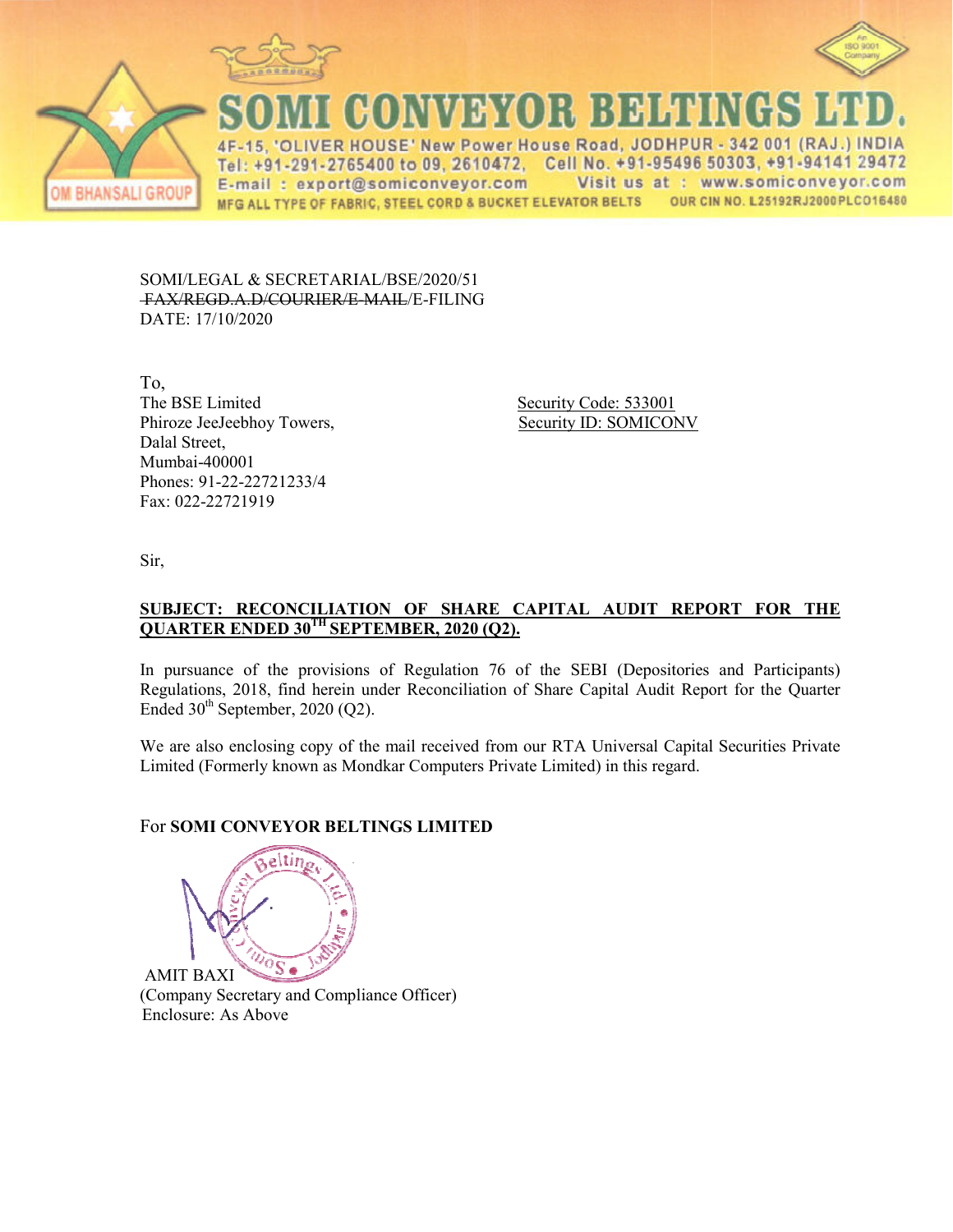

**CS. AVIJIT VASU B.Sc., M.COM, ACS Practicing Company Secretary** 

#### **RECONCILIATION OF SHARE CAPITAL AUDIT REPORT**

| 1. For Quarter Ended                                                                                              | : $30^{\text{TH}}$ September, 2020 (SECOND QUARTER)           |                                 |  |  |  |
|-------------------------------------------------------------------------------------------------------------------|---------------------------------------------------------------|---------------------------------|--|--|--|
| 2. ISIN                                                                                                           | : INE323, J $01019$                                           |                                 |  |  |  |
| 3. Face Value                                                                                                     | : Rs. $10/-$                                                  |                                 |  |  |  |
| 4. Name of the Company                                                                                            | : SOMI CONVEYOR BELTINGS LIMITED                              |                                 |  |  |  |
| 5. Registered Office Address                                                                                      | : 4F-15, "Oliver House", New Power House Road, Jodhpur-342003 |                                 |  |  |  |
| 6. Correspondence Address                                                                                         | : 4F-15, "Oliver House", New Power House Road, Jodhpur-342003 |                                 |  |  |  |
| 7. Telephone & Fax Nos                                                                                            | : Tel: $+91-291-2765400$ , Fax: $+91-291-2765410$             |                                 |  |  |  |
| 8. Email address                                                                                                  | : info@ombhansali.com/csamitbaxi@gmail.com                    |                                 |  |  |  |
| 9. Names of the Stock Exchanges where the company's securities are listed: BSE LIMITED, NSE OF INDIA LIMITED      |                                                               |                                 |  |  |  |
|                                                                                                                   | Number of Shares                                              | % % of the Total issued capital |  |  |  |
| 10. Issued Capital:                                                                                               | 11779656                                                      | 100%                            |  |  |  |
| 11. Listed Capital (Exchange-wise): (BSE)                                                                         | 11779656                                                      | 100%                            |  |  |  |
|                                                                                                                   | 11779656<br>(NSE)                                             | 100%                            |  |  |  |
| (as per company records)                                                                                          |                                                               |                                 |  |  |  |
| 12. Held in dematerialized form in CDSL:                                                                          | 2451774                                                       | 20.81%                          |  |  |  |
| 13. Held in dematerialized form in NSDL:                                                                          | 8505872                                                       | 72.21%                          |  |  |  |
| 14. Physical:                                                                                                     | 822010                                                        | 6.98%                           |  |  |  |
| 15. Total No. of shares $(12+13+14)$ :                                                                            | 11779656                                                      | 100%                            |  |  |  |
| 16. Reasons for difference if any, between (10&11), (10&15), (11&15): NIL                                         |                                                               |                                 |  |  |  |
| 17. Certifying the details of changes in share capital during the quarter under consideration as per Table below: |                                                               |                                 |  |  |  |

| listing<br><b>NIL</b> | (Specify)<br>Names) | To CDSL                     | To NSDL | SE(Specify<br>Names) |
|-----------------------|---------------------|-----------------------------|---------|----------------------|
|                       | -----               | $\cdots$<br>$\cdots \cdots$ | ----    | ----                 |

\*\*\* Rights, Bonus, Preferential Issue, ESOPs, Amalgamation, Conversion, Buyback, Capital Reduction, Forfeiture, Any other (to specify). 18. Register of members is updated (Yes/No): **YES** If not, updated upto which date: **N.A**

19. Reference of previous quarter with regards to excess dematerialized shares, .if any: **N.A**

20. Has co. resolved the matter mentioned in point no.19 above in current quarter? If not, reason why? **N.A**

21. Total no. of requests, if any, confirmed after 21 days & the total no. of requests pending beyond 21 days with the reasons for delay:

| Total No. of demat requests   | No. of requests | No. of shares | Reasons for delay |
|-------------------------------|-----------------|---------------|-------------------|
| Confirmed after 21 days       | NШ              | NШ            |                   |
| Pending for more than 21 days | NШ              | NIL           |                   |

22. Name, Telephone & Fax No. of the Compliance Officer of the Company:

## **Mr. Amit Baxi**

 **4 F-15, "Oliver House", New Power House Road, Jodhpur-342003 Tel.: +91-0291-2765400, Fax: +91-0291-2765410** 

23. Name, Address, Tel. & Fax No., Regn. No. of the Practicing company secretary:  **CS AVIJIT VASU, Corporate Tower, Plot No. 21&22, Behind Bank of Maharashtra, 2nd Puliya Commercial Centre, Chopasni Housing Board, Jodhpur, Tel.:+91-0291- 2759987 M. No. 37968; C. P. No. 14198** 

24. Appointment of common agency for share registry work (if yes, name and address): **YES UNIVERSAL CAPITAL SECURITIES PRIVATE LIMITED C 101, 247 Park, LBS Road, Vikhroli West, Mumbai – 400083 Tel: (+91 22) 28207203-05, 28257641, Fax: (+91 22) 28207207**

25. Any other detail that the company secretary may like to provide, (*e.g.* BIFR Company, delisting from SE): **NIL**

**Date: 17/10/2020 CS AVIJIT VASU Place: Jodhpur Company Secretary in Practice, ACS: 37968, C.P. No. 14198 UDIN: A037968B000976785**